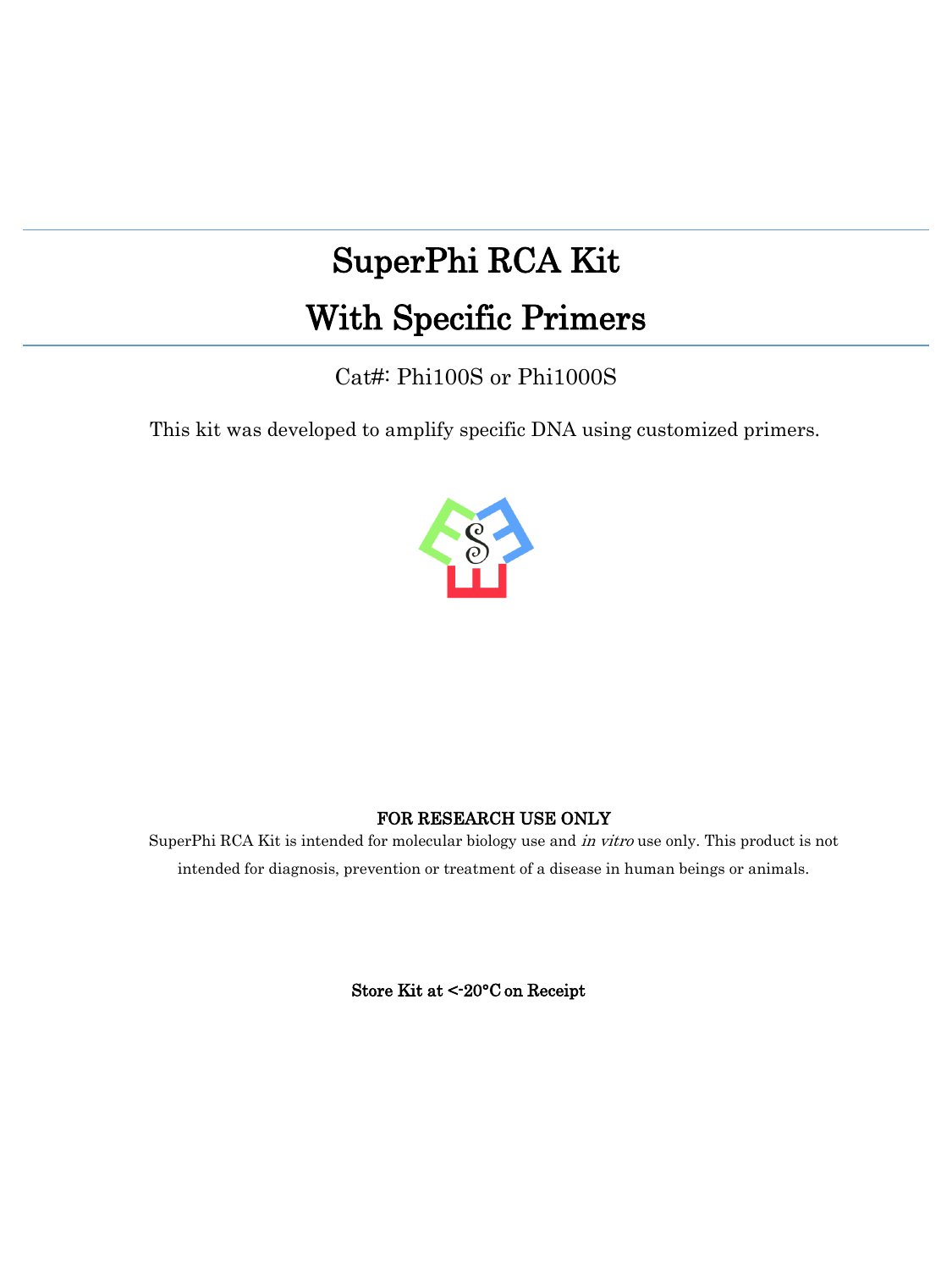



# Introduction

This kit was developed to amplify specific template DNA using customized primers through Rolling Circle Amplification (RCA) technology. The starting circle DNA template concentration should be more than one nano-gram. Using excessive multiple primers complementary to template DNA in RCA reaction will generate multiple amplification origins and significantly enhance DNA amplification efficiency.

# Kit Components:

| Components         | 100 Reactions<br>(Cat#: Phi100) | 1000 Reaction<br>(Cat#: Phi1000) | <b>Storag</b><br>е |
|--------------------|---------------------------------|----------------------------------|--------------------|
| Sample Buffer      | $800 \mu l$                     | $10x800 \mu l$                   | $-20\degree$ C     |
| Reaction Buffer C* | $300 \mu l$                     | $10x300 \mu l$                   | $-20\degree C$     |
| SuperPhi Enzyme    | $100 \mu l$                     | $10x 100 \mu l$                  | $-80^{\circ}$ C    |

\*: Users need add specific primers (final concentration:  $10 \mu M$ ) to reaction.

# Detailed Protocol

# 1. Preparation of Sample Mix:

Sample Mix could be prepared, depending on material sources, as described below:

#### 1.1. Purified DNA:

Transfer 3 μl of Sample Buffer into a 0.2 ml PCR tube.

Add 1 μl of circular DNA  $(≥ 1$  pg/μl) to the above PCR tube.

Heat to 95 ˚C for 3 minutes and then quickly cool to 4˚C.

Keep the samples on ice until use.

#### 1.2. Bacterial colonies:

Transfer 4 μl of Sample Buffer into a 0.2 ml PCR tube.

Pick  $1/10$  to  $1/100$  of the colony (approximately  $10^{2}-10^{4}$  cells) and add to the above PCR Tub.

Heat to 95 ˚C for 3 minutes and then quickly cool to 4˚C.

Keep the samples on ice until use.

#### 1.3. Liquid bacterial culture:

Transfer 3.5~3.8 μl of Sample Buffer into a 0.2 ml PCR tube.

Add 0.2~0.5 μl of saturated overnight culture to the above PCR tube.

Heat to 95 ˚C for 3 minutes and then quickly cool to 4˚C.

Keep the samples on ice until use.

#### 1.4. Glycerol stock: